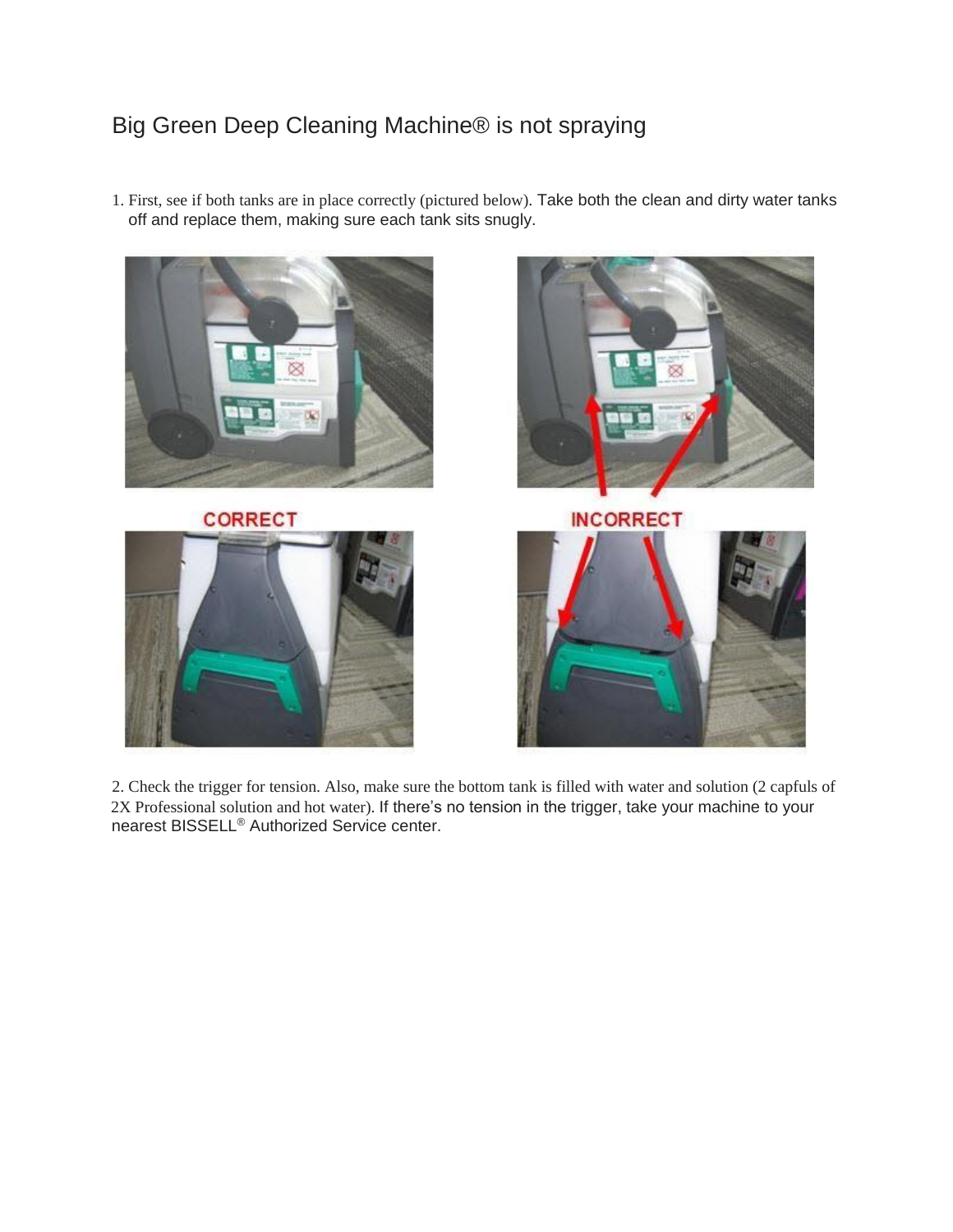

3. Make sure the debris filter below the bottom tank (pictured below) is not clogged with debris.



4. Look to see if gasket is lodged in the base of the cleaner or has been lost. Reattach the gasket on the cap by pushing the rounded portion of the gasket over the lip on the cap & insert assembly. If missing order new gasket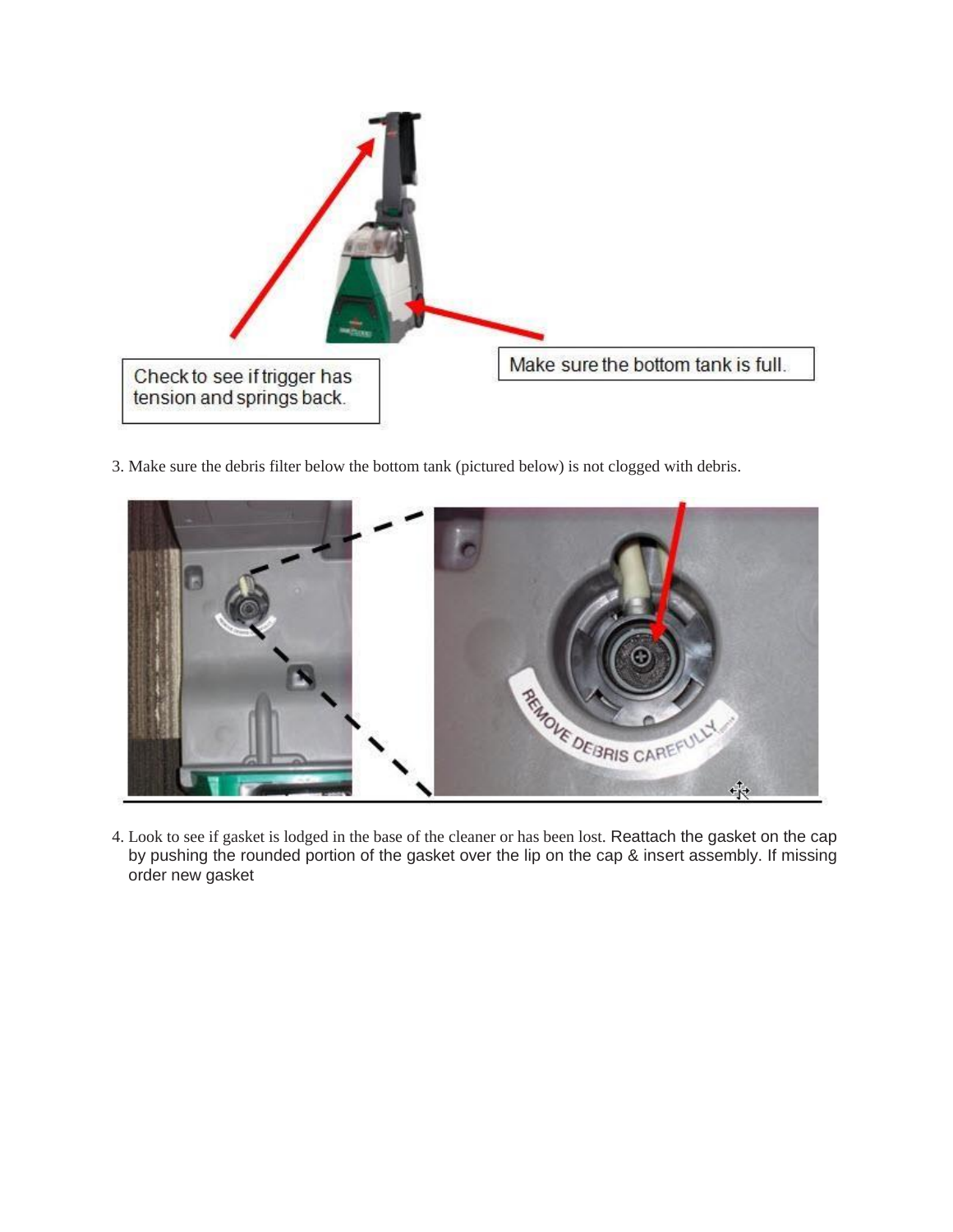

- 5. Check the x-shaped valve in the cap on the bottom of the clean tank (pictured above) to see if water comes if no water comes out replace cap
- 6. Check for debris on the spray tip. To access the spray tip, first remove both tanks and set them aside (the tanks may drip, careful!). Then, lay the machine on its side and pull out the brush roll using the tab in between the wheels and the brush. The spray tip is under this, as seen below.



Clean red spray tip with soft brush (an old toothbrush works well).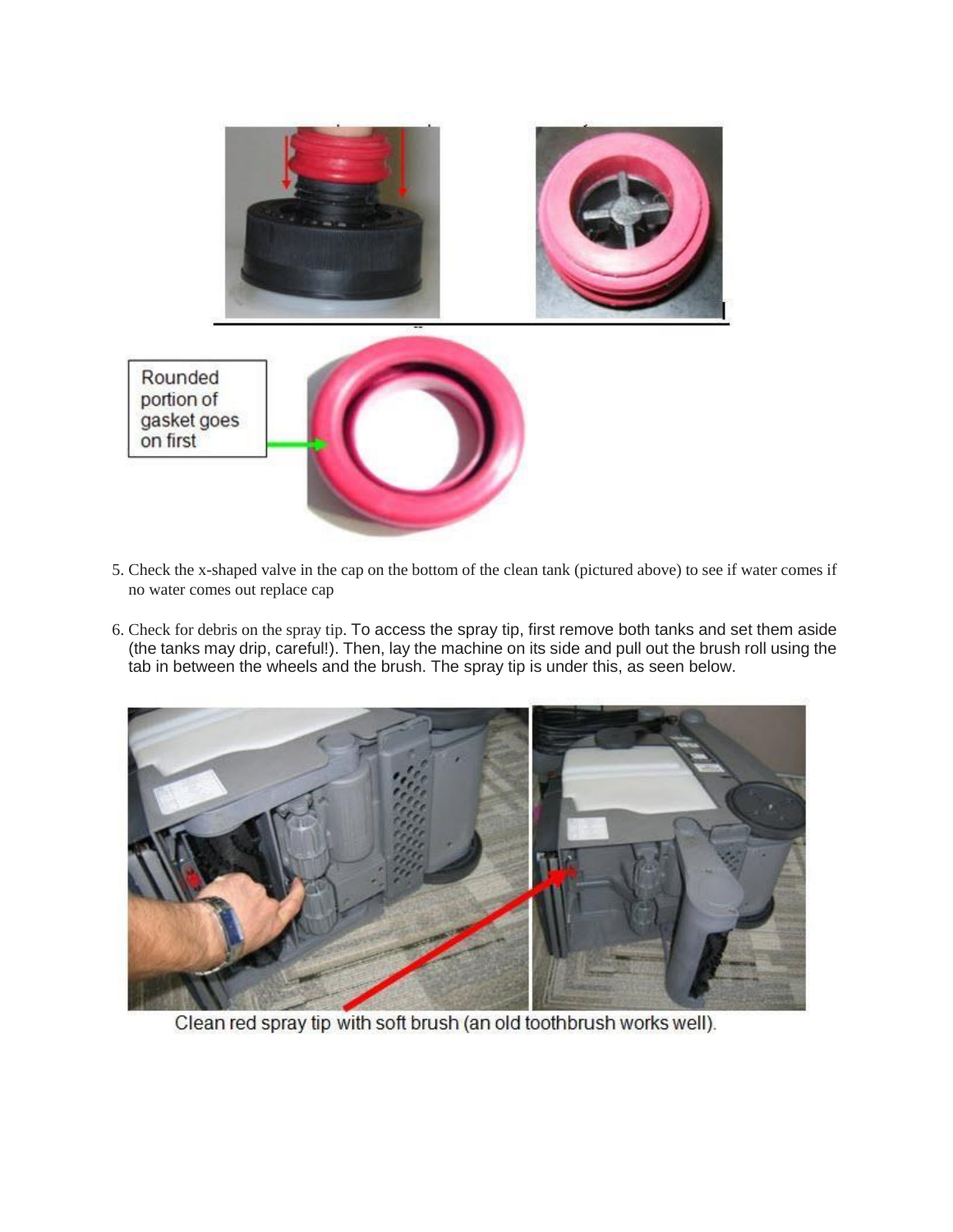- 7. The Big Green® may have lost prime. To prime, turn it off and wait one minute before turning it back on and checking the spray.
- 8. If there's still no spray, please take your deep cleaner to a technician. You can find your nearest BISSELL® Authorized Service Center

Start here if you can spray at the floor, but not at the hose:

1. To start, attach the upholstery hose. It may be difficult to attach. To attach, insert hose with the solution hose at about 1 o'clock, and turn to about 2 o'clock (as shown below).



2. The hose won't suction if it's inserted incorrectly. Use the pictures below to make sure the hose is seated properly.